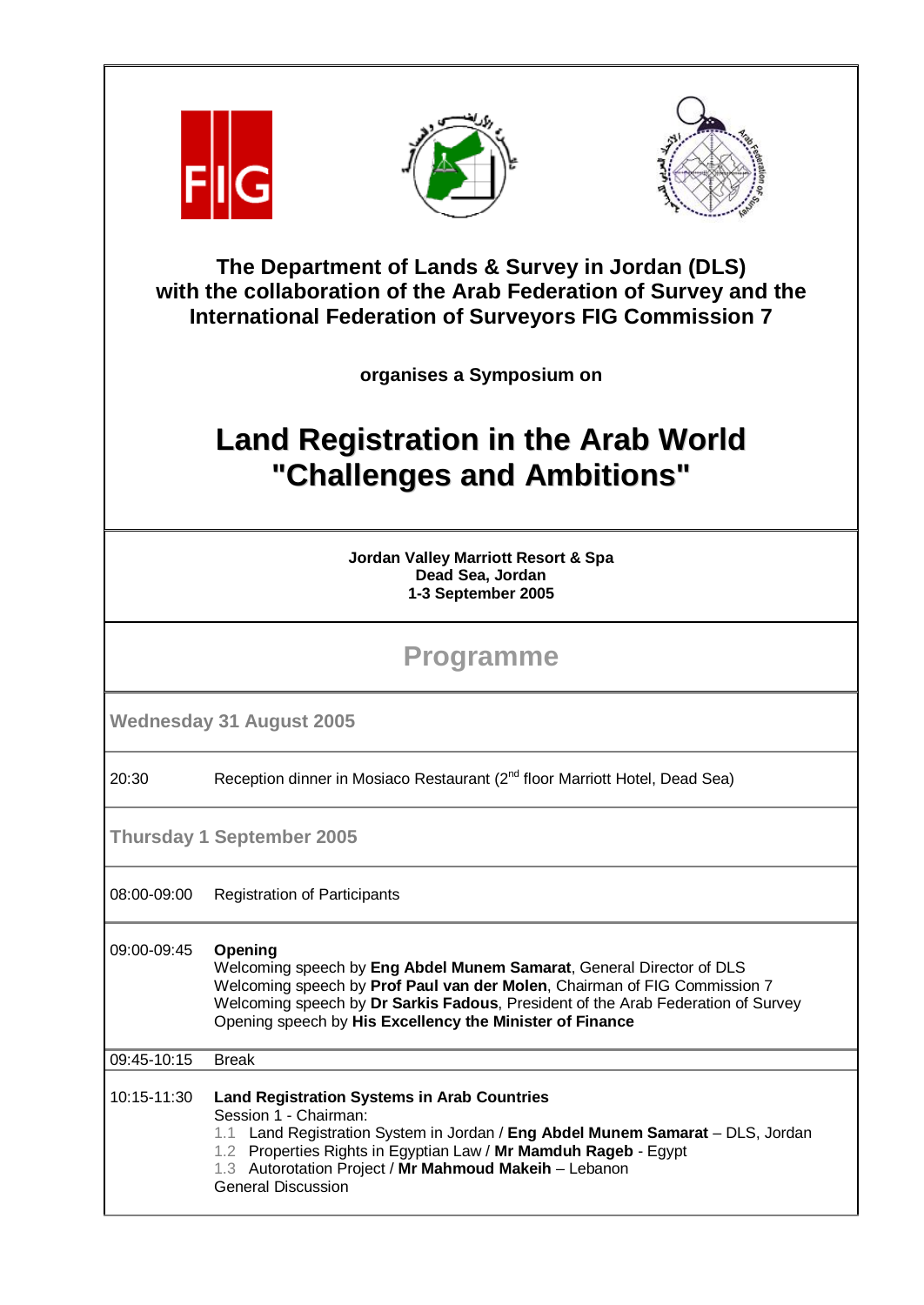| 11:30-13:00                    | <b>Land Registration Systems in Arab Countries</b><br>Session 2 - Chairman:<br>Socialist Land Registration System in Libya / Land Registration Authority - Libya<br>2.1<br>2.2 Eng Mohammad Al Rajehi - Saudi Arabia<br>2.3 Mr Mustaffa Bu Afif - Tunisia<br>2.4 Dr Nabil Al Ashraf - Syria<br><b>General Discussion</b>                                                                                                   |  |
|--------------------------------|----------------------------------------------------------------------------------------------------------------------------------------------------------------------------------------------------------------------------------------------------------------------------------------------------------------------------------------------------------------------------------------------------------------------------|--|
| 13:00-14:30                    | Lunch Break                                                                                                                                                                                                                                                                                                                                                                                                                |  |
| 14:30-15:30                    | <b>Land Registration Systems in Arab Countries</b><br>Session 3 - Chairman:<br>3.1 Land Registration Challenges in Jerusalem / Mr Akram Zaharan and<br><b>Mr Khalil Tafakshi - Palestine</b><br>3.2 Mr Mohammad Al Aiashi - Morocco<br><b>General Discussion</b>                                                                                                                                                           |  |
| 15:30-16:15                    | <b>Modern Technologies Applications</b><br>Session 4 - Chairman:<br>Developing an Automated Cadastral Information System in Egypt /<br>4.1<br>Mr Mohammad Hisham Naser and Mr Mohammad Mes'ad Ibrahim - Eygpt<br>Photogrammetric Techniques for Updating of Cadastral Maps / Dr Rami Al Ruzouq<br>4.2<br>and Eng Petya Dimitrova - BAU, Jordan<br><b>General Discussion</b>                                                |  |
| $16:15 - 16:45$                | Coffee Break                                                                                                                                                                                                                                                                                                                                                                                                               |  |
|                                | <b>Modern Technologies Applications</b><br>Session 5 - Chairman:<br>5.1 Electronic Signature and New Technologies / Mr Manuel Montanchez - Spain<br>5.2 Registration Records Matching Project / Eng Samir Al Abadi, Eng Mazen Badwan<br>and Mr Yuosif Al Awrani - DLS, Jordan<br>5.3 E-Government / Eng Saad Al Khateeb - DLS, Jordan<br><b>General Discussion</b>                                                         |  |
| <b>Friday 2 September 2005</b> |                                                                                                                                                                                                                                                                                                                                                                                                                            |  |
| 09:00-10:00                    | <b>International Experiences</b><br>Session 6 - Chairman:<br>Re-thinking the Strategy of the Dutch Cadastre / Prof Paul van der Molen -<br>6.1<br>The Netherlands<br>6.2 From Approximate Boundaries to Determined Boundaries, Hong Kong Experience /<br>Dr Conrad Tang Hong and Mr Adam Yau - Hong Kong<br>The Hellenic Cadastre Project, New Horizon / Ms Eleni Tziortzioti - Greece<br>6.3<br><b>General Discussion</b> |  |
| 10:00-11:00                    | <b>International experiences</b><br>Session 7 - Chairman:<br>Condominium Registration in the Unified Land Registry in Hungary, towards the 3D<br>7.1<br>Registration / Mr András Osskó - Hungary<br>7.2 Advances in the Development of the Core Cadastre Domain Model /<br>Mr Christiaan Lemmen - The Netherlands<br><b>General Discussion</b>                                                                             |  |
| 11.00-11.30                    | Coffee Break                                                                                                                                                                                                                                                                                                                                                                                                               |  |